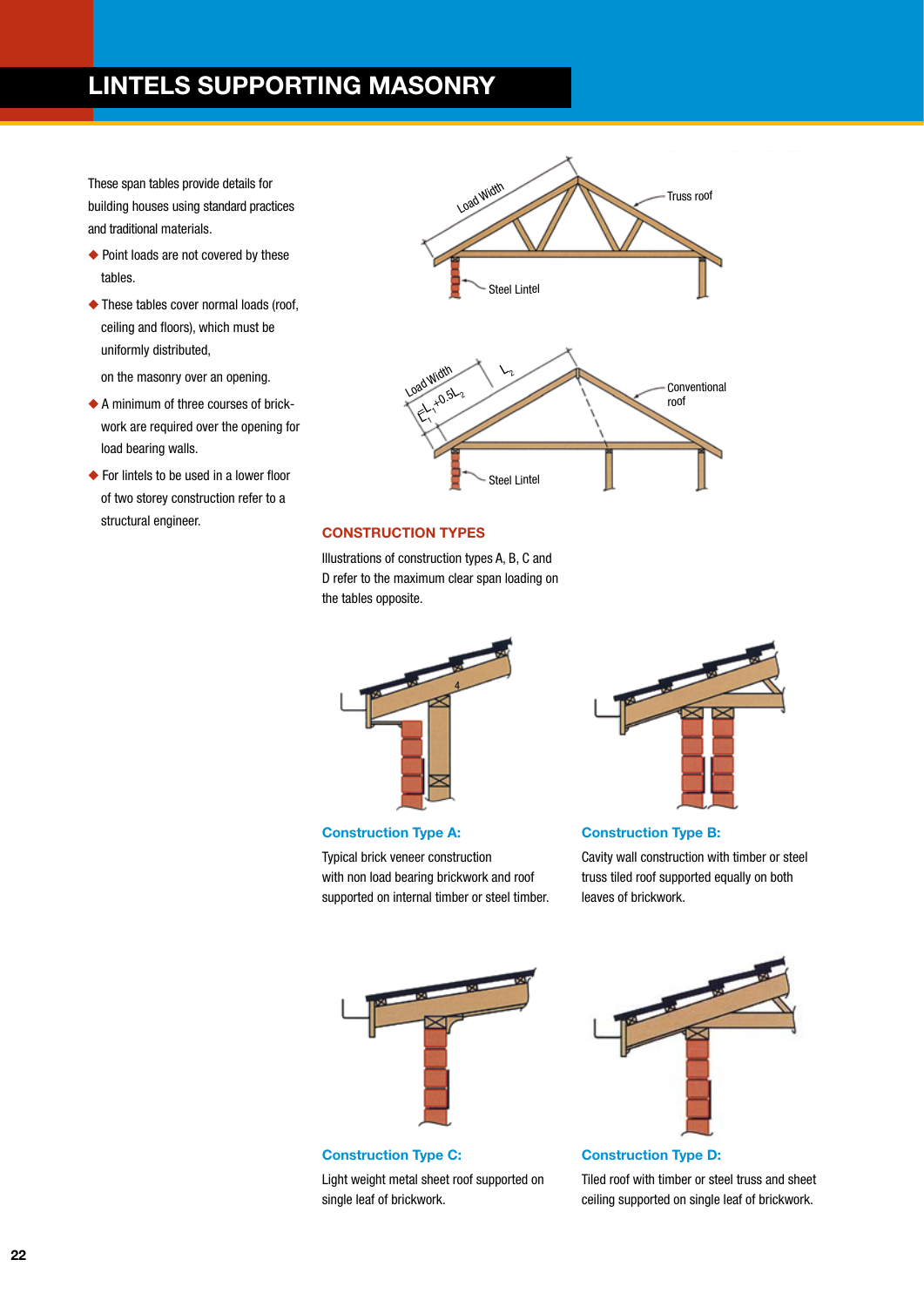| <b>Steel</b>       | <b>Mass</b>                              | <b>Construction type</b> |      |      |      |  |  |
|--------------------|------------------------------------------|--------------------------|------|------|------|--|--|
| Lintel             | (kg/m)                                   | A                        | B    | C    | D    |  |  |
|                    | <b>MAXIMUM CLEAR SPAN OF LINTEL (mm)</b> |                          |      |      |      |  |  |
| 75 x 75 x 6EA      | 6.81                                     | 2650                     | 1930 | 1930 | 1570 |  |  |
| $#$ 75 x 100 x 6UA | 7.98                                     | 2770                     | 2050 | 2050 | 1690 |  |  |
| #75 x 100 x 8UA    | 10.3                                     | 2770                     | 2170 | 2170 | 1810 |  |  |
| 90 x 90 x 6EA      | 8.22                                     | 3010                     | 2410 | 2410 | 1930 |  |  |
| 100 x 75 x 6UA     | 7.98                                     | 3010                     | 2530 | 2530 | 2170 |  |  |
| 90 x 90 x 8EA      | 10.6                                     | 3010                     | 2530 | 2530 | 2170 |  |  |
| 100 x 100 x 6EA    | 9.16                                     | 3130                     | 2530 | 2650 | 2170 |  |  |
| 100 x 100 x 8EA    | 11.8                                     | 3370                     | 2770 | 2770 | 2410 |  |  |
| 125 x 75 x 6UA     | 9.16                                     | 3610                     | 3010 | 3010 | 2650 |  |  |
| 125 x 75 x 8UA     | 11.8                                     | 3730                     | 3130 | 3250 | 2770 |  |  |
| 150 x 90 x 8UA     | 14.3                                     | 4210                     | 3610 | 3730 | 3250 |  |  |
| 150 x 100 x 10UA   | 18.0                                     | 4330                     | 3850 | 3850 | 3490 |  |  |
| Square Edge Flats  |                                          |                          |      |      |      |  |  |
| 75 x 8SEF          |                                          | 490                      | 250  |      |      |  |  |
| 75 x 10SEF         |                                          | 610                      | 370  | 250  | 250  |  |  |

#### **Lintel supporting masonry - LOAD WIDTH UP TO 2400mm**

#### **Lintel supporting masonry - LOAD WIDTH FROM 2400mm TO 4800mm**

| <b>Steel</b>             | <b>Mass</b>                              | <b>Construction type</b> |      |      |      |  |  |
|--------------------------|------------------------------------------|--------------------------|------|------|------|--|--|
| Lintel                   | (kg/m)                                   | A                        | B    | C    | D    |  |  |
|                          | <b>MAXIMUM CLEAR SPAN OF LINTEL (mm)</b> |                          |      |      |      |  |  |
| 75 x 75 x 6EA            | 6.81                                     | 2650                     | 1690 | 1690 | 1330 |  |  |
| #75 x 100 x 6UA          | 7.98                                     | 2770                     | 1690 | 1690 | 1330 |  |  |
| #75 x 100 x 8UA          | 10.3                                     | 2770                     | 1810 | 1810 | 1450 |  |  |
| 90 x 90 x 6EA            | 8.22                                     | 3010                     | 2050 | 2050 | 1570 |  |  |
| 100 x 75 x 6UA           | 7.98                                     | 3010                     | 2170 | 2170 | 1690 |  |  |
| 90 x 90 x 8EA            | 10.6                                     | 3010                     | 2170 | 2170 | 1810 |  |  |
| 100 x 100 x 6EA          | 9.16                                     | 3130                     | 2290 | 2290 | 1810 |  |  |
| 100 x 100 x 8EA          | 11.8                                     | 3370                     | 2410 | 2410 | 1930 |  |  |
| 125 x 75 x 6UA           | 9.16                                     | 3610                     | 2530 | 2650 | 2050 |  |  |
| 125 x 75 x 8UA           | 11.8                                     | 3730                     | 2770 | 2890 | 2410 |  |  |
| 150 x 90 x 8UA           | 14.3                                     | 4210                     | 3370 | 3370 | 2770 |  |  |
| 150 x 100 x 10UA         | 8.0                                      | 4330                     | 3490 | 3610 | 3010 |  |  |
| Square Edge Flats        |                                          |                          |      |      |      |  |  |
| 75 x 8SEF                |                                          | 490                      | 250  |      |      |  |  |
| 75 x 10SEF               |                                          | 610                      | 250  | 250  | 250  |  |  |
| $\cdots$ $\sim$ $\cdots$ | $\cdots$<br>.                            |                          | .    |      |      |  |  |

# Section with short leg vertical for wide base support of brickwork.

Notes on Tables:

- 1. The tables apply for 300PLUS® steel only. For details of your nearest 300PLUS® structural steel supplier, call OneSteel Direct toll free on 1800 1 STEEL (1800 1 78335), or visit our website at www,onesteel.com
- 2. For Clear span  $\leq 1000$ mm, Min Bearing Length = 100mm, ie. Min Lintel Length = Clear Span + 200mm. For Clear span  $> 1000$ mm, Min Bearing Length = 150mm, ie. Min Lintel Length = Clear Span + 300mm.
- 3. All lintels should be propped during brickwork construction to ensure level alignment.
- 4. The maximum rafter spacing should not be greater than 600mm.
- 5. There must be at least three courses of brickwork over clear span opening for all load bearing walls.
- 6. All loads are uniformly distributed (point loads are not allowed).
- 7. First dimension corresponds to the vertical lintel leg, eg. 75x100x6 lintel, 75mm leg vertical.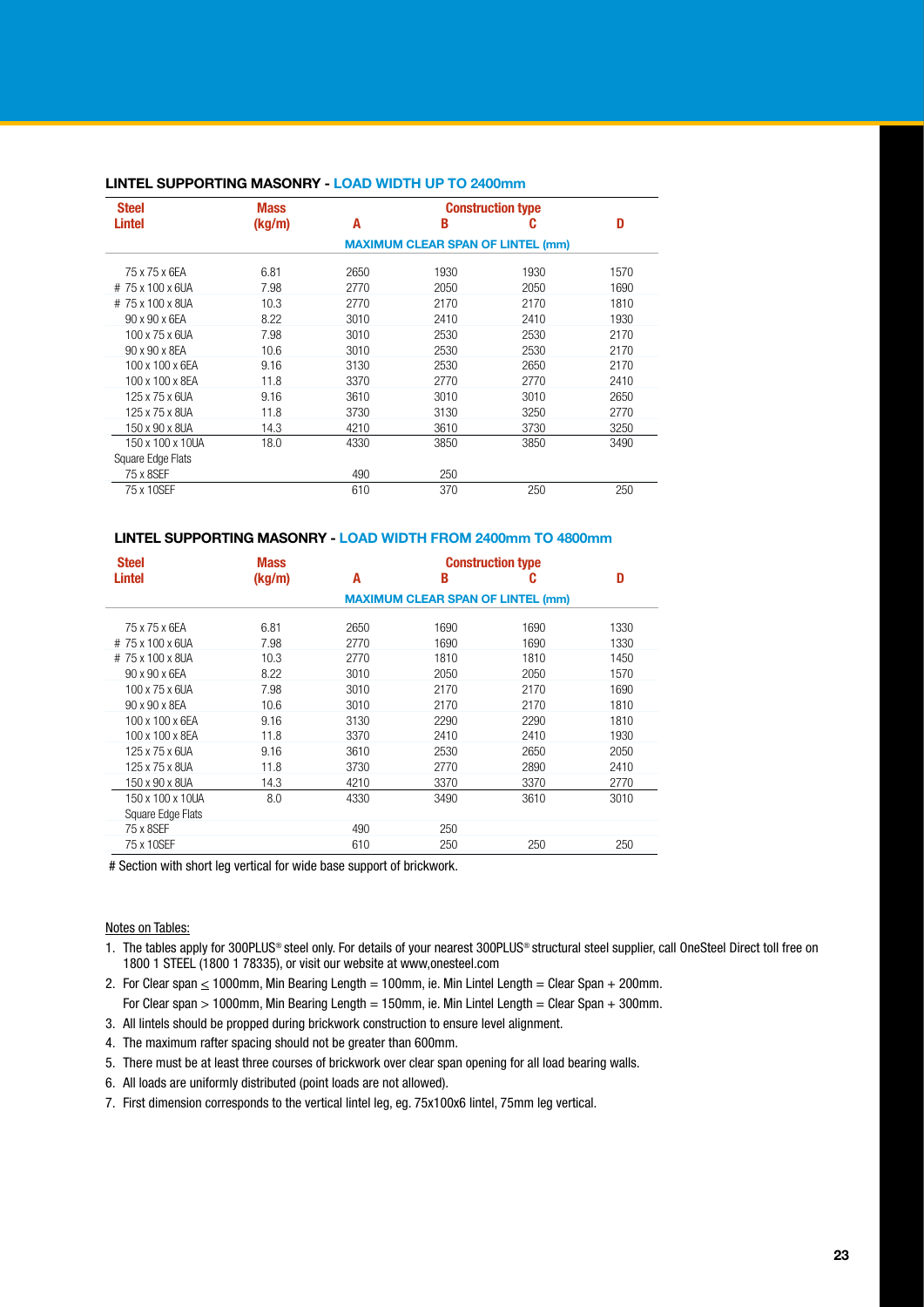

# **Structural Steel in housing - third edition**

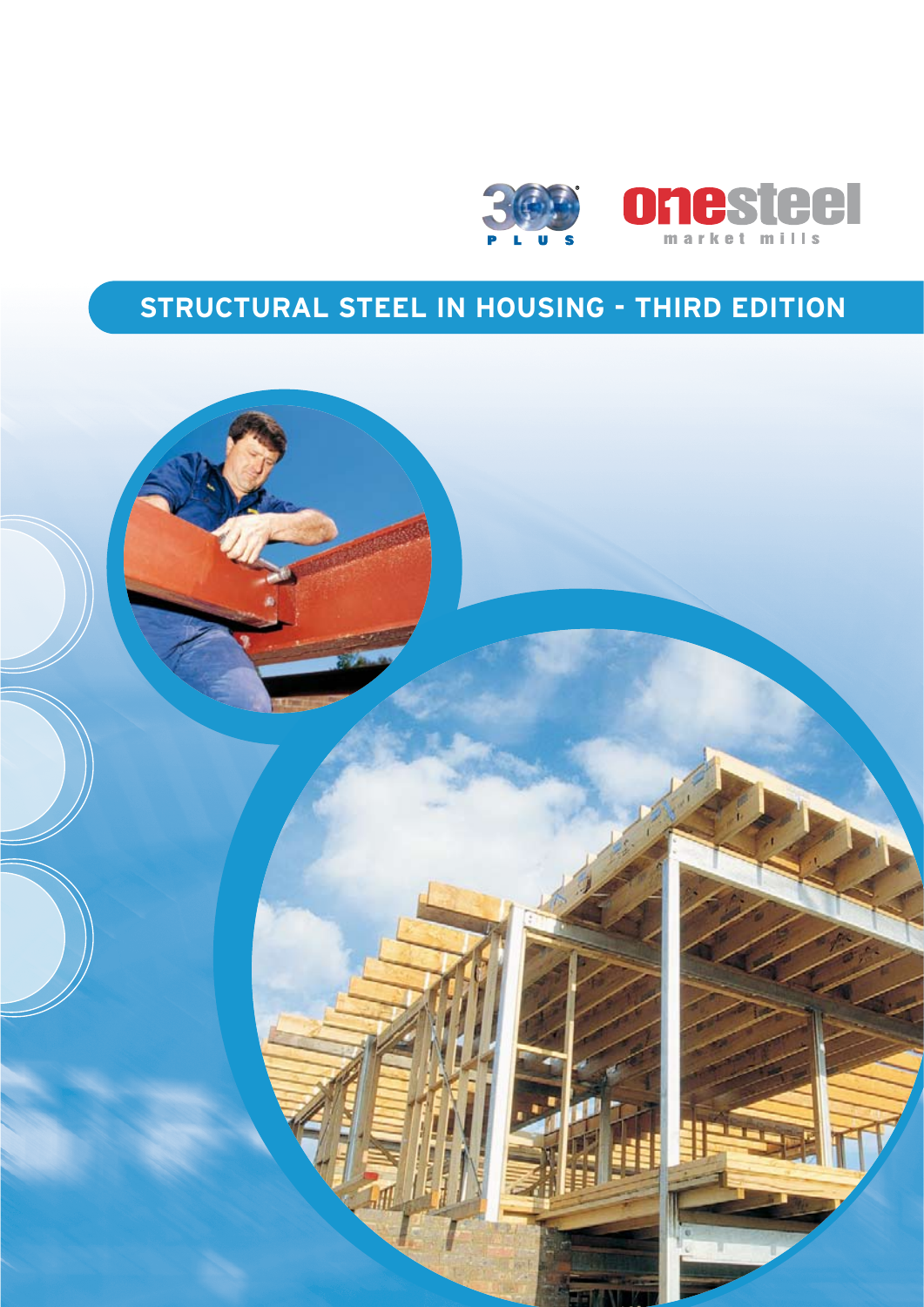*Structural steel is playing an increasingly important role in traditional and medium density housing with its versatility, strength and competitive price.*

*OneSteel produces a unique range of steel beams, columns, channels and angles which are suitable for use in domestic housing as floor bearers, joists, roof strutting beams, lintels, piling and other applications.*

*This booklet has been compiled to assist builders, draftspersons and designers to specify and use OneSteel's range of structural steel. It contains span tables, surface treatment specifications and installation details on the use of OneSteel's structural steel products in various residential building applications.*

### CONTENTS

| Benefits of OneSteel's Structural Steel1 |  |
|------------------------------------------|--|
|                                          |  |
|                                          |  |
|                                          |  |
|                                          |  |
|                                          |  |
|                                          |  |
|                                          |  |
|                                          |  |
|                                          |  |
|                                          |  |
|                                          |  |
|                                          |  |
|                                          |  |
|                                          |  |
|                                          |  |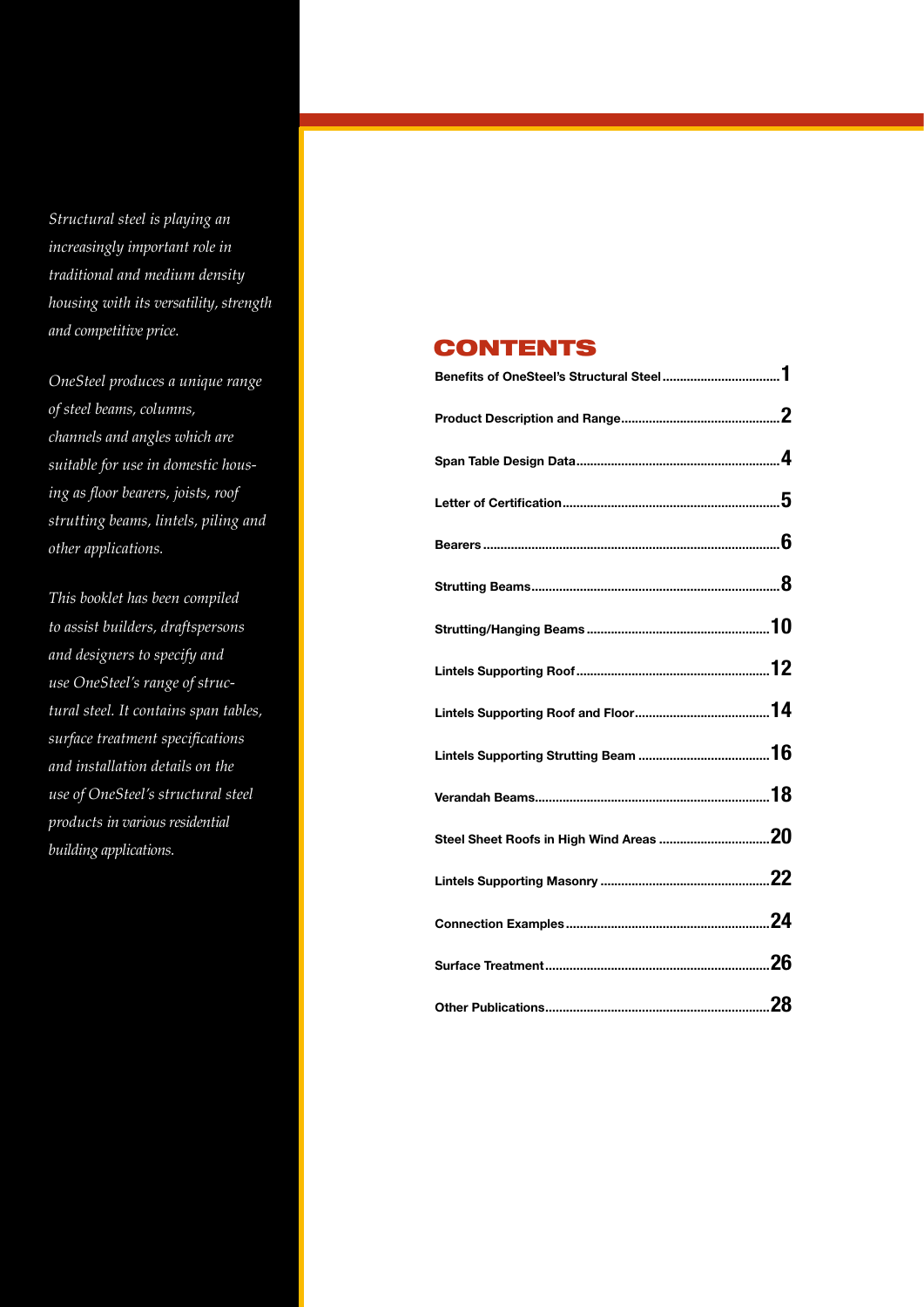

# **My Needs. My Solutions. MyOneSteel.**

#### **STEEL ADVICE AROUND THE CLOCK**

SITE SEARC

Idvanced Search

**ODUCT NAVIGATION** 

keywords

If you're looking for advice on steel, then at OneSteel's website you'll find everything from A to Z, covering the largest range of steel products and services, technical information, design aids, case studies, shareholder information, where your steel suppliers are, and much more, it's your 24 Hour reference.

#### **FULLY PERSONALISED FOR YOUR NEEDS**

MyOneSteel is one of the latest enhancements to the OneSteel website. The new design allows for each user to register and then personalise a homepage to suit their interests. This allows faster access to the information you want, without the things you don't need by selecting your products, your news - everything that matters to you and for your business.



USE APPLICATIONS PUBLICATIONS/SOF

BUSTNE

**Miams** 

SHAREHOLDERS NEWS

ESTEEL

Welcome Agror

FREECALL 1800 178 335 WEBSITE www.onesteel.com EMAIL onesteeldirect@onesteel.com

www.onesteel.com